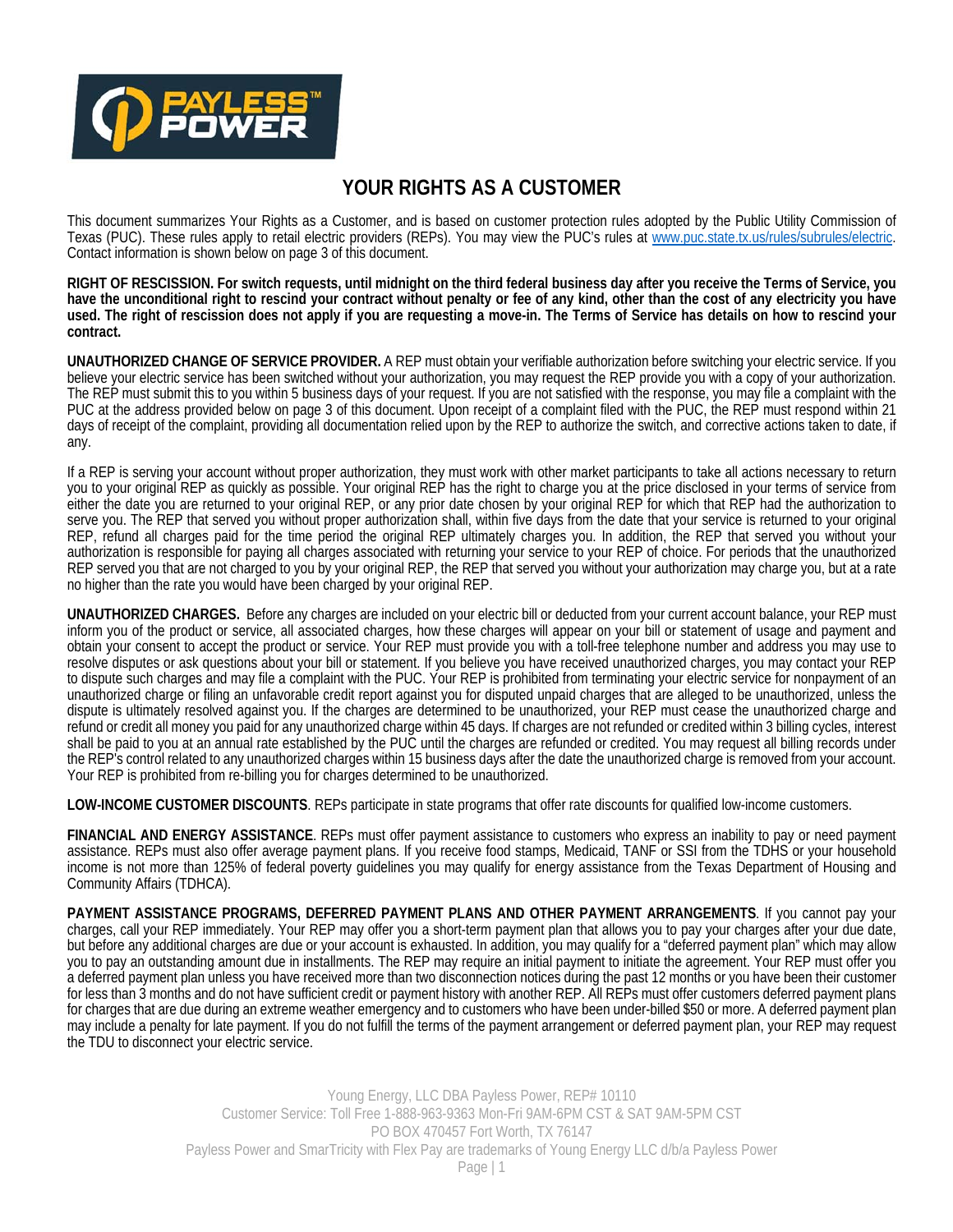**DISCONNECTION OF SERVICE**. For customers who do not pay their electric bill by the due date, the REP may request the TDU to disconnect the electric service after a required notification. If payment is received, or satisfactory payment arrangements are made prior to the service disconnection date, your REP will continue to serve you under the Terms of Service in effect prior to issuance of the notice.

In most cases, the REP must provide you with a written Disconnect Notice, which must be mailed to you separately (or hand-delivered) no earlier than the first day after the date your bill was due. The disconnection date must be 10 days from the date the notice is issued and may not fall on a holiday or weekend (or the day preceding) unless the REPs personnel are available to take payments and service can be reconnected. If you are an AMS prepaid customer, the REP must provide a disconnection warning at least one day and not more than seven days before your current account balance is exhausted. The REP is required to transmit disconnection warnings by telephone, mobile phone, email or other electronic means.

Your REP may not order the disconnection of your service for any of the following reasons:

- failure to pay for electric service by a previous occupant of the premise if that occupant is not of the same household;
- failure to pay any charge unrelated to electric service;
- failure to pay a different type or class of electric service not included on the account's bill when service was initiated;
- failure to pay under-billed charges that occurred for more than 6 months (except theft of service);
- failure to pay any disputed charges until your REP or the PUC determines the accuracy of the charges and you have been notified of this determination; or
- failure to pay an estimated bill unless the estimated bill is part of a pre-approved meter-reading program or in the event the TDSP is unable to read the meter due to circumstances beyond its control.

Additionally, your REP may not order the disconnection of your service:

- if the REP receives notification by the disconnection date that an energy assistance provider will forward sufficient payment for you;
- for non-payment during an extreme weather emergency, and upon request, the REP must offer you a deferred payment plan for bills due during the emergency; or
- for non-payment if you inform the REP, prior to the disconnection date stated on the notice, that you or another resident of the service location have a critical medical need for electric service. However, to obtain this exemption, you must enter into a deferred payment plan with your REP and have the attending physician submit a written statement attesting to the necessity of electric service to support life. This exemption from disconnection shall be in effect for 63 days and may be applied for again after the 63 days has expired and the deferred payment plan has been fulfilled.

Your REP may order the disconnection of your electric service, with proper notice or warning, for any of the reasons listed below:

- failure to pay a bill owed to the REP or to make a deferred payment arrangement by the date of disconnection;
- failure to maintain a positive current account balance;
- $\bullet$  failure to comply with the terms of a deferred payment arrangement or other payment agreement made with the REP;
- using service in a manner that interferes with the service of others or the operation of nonstandard equipment;
- failure to pay a deposit required by the REP; or
- failure of a guarantor to pay the amount guaranteed when the REP has a written agreement, signed by the guarantor, which allows for disconnection of the guarantor's service.

Under certain dangerous circumstances (such as unsafe electric line situations) a REP may authorize your TDU to disconnect your electric service without prior notice to you.

**AVAILABILITY OF OTHER SERVICE PROVIDERS**. If your service is disconnected, or you are notified that you are subject to disconnection of your electric service, you may obtain service from another REP; see the PUC website for information about other REPs.

**COMPLAINT RESOLUTION**. Please contact your REP if you have specific comments, questions or complaints. Upon receipt of a complaint, your REP must investigate and notify you of the results within 21 days. If you are dissatisfied with the results of the investigation, you may request a supervisory review, if available. Your REP must advise you of the results of the supervisory review within 10 business days of your request. If you are dissatisfied with the results of the investigation or supervisory review, you may file a complaint with the PUC or the Office of the Attorney General, Consumer Protection Division. Please include your name and account number, as well as an explanation of the facts and the resolution you desire in your complaint. For a complaint involving a disputed charge, your REP may not initiate collection activities or service disconnection or report the delinquency to a consumer reporting agency while the complaint is pending.

**METER READING AND TESTING**. You have the right to request a meter test. Your REP may submit this request to the TDU on your behalf. If a test is performed more than once in a four-year period, and the meter is determined to be functioning properly, then you may be charged a fee for the additional meter test(s) at the rate approved for your TDU. The TDU or REP will advise you of the test results, including the test date, testing person and, if applicable, the removal date of the meter. You have the right to be instructed on how to read the meter; contact your REP if you so choose.

> Young Energy, LLC DBA Payless Power, REP# 10110 Customer Service: Toll Free 1-888-963-9363 Mon-Fri 9AM-6PM CST & SAT 9AM-5PM CST PO BOX 470457 Fort Worth, TX 76147 Payless Power and SmarTricity with Flex Pay are trademarks of Young Energy LLC d/b/a Payless Power Page | 2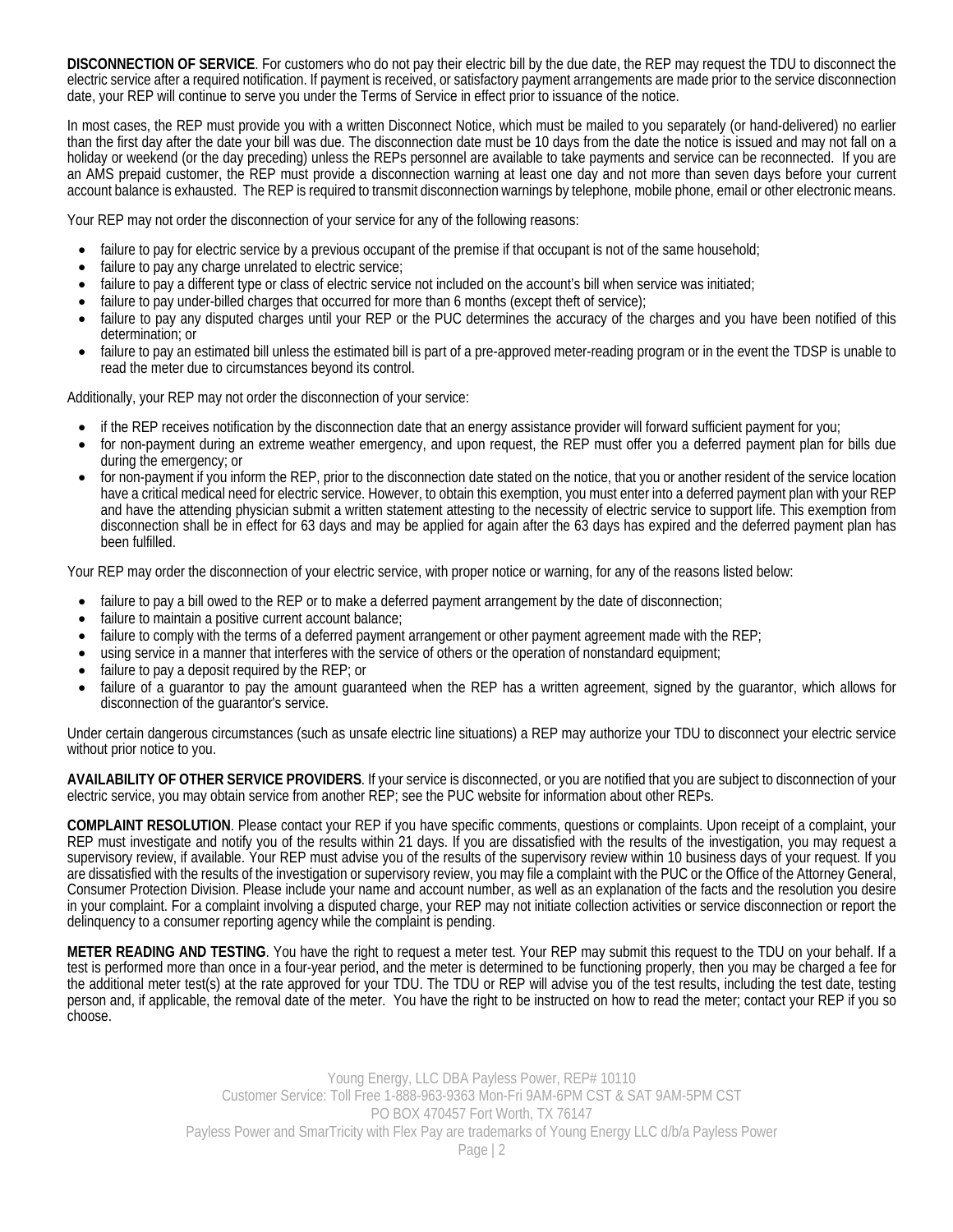**REPORTING OUTAGES**. To report a power outage or emergency, immediately contact the TDU in your area, or call the REP toll-free number. Contact information is provided below on page 3 of this document.

**RESTORATION OF SERVICE**. If your service has been disconnected for non-payment, you must contact the REPs customer service to arrange for a service reconnection. Your REP must receive your full payment of amounts then due and owing as shown on a disconnection notice, plus a reconnection fee (if applicable) to order the reconnection of your electric service. If your prepaid service was disconnected after exhausting your current account balance, you must replenish your account with a payment of up to \$75 plus any then past due amounts in order to reconnect your electric service. If your service was disconnected due to a dangerous situation, your service will be reconnected once you demonstrate that you have corrected the dangerous situation.

**CRITICAL CARE RESIDENTIAL CUSTOMERS AND CHRONIC CONDITION RESIDENTIAL CUSTOMERS.** If you or another person permanently residing at the service location has been diagnosed by a physician as being dependent upon an electric-powered medical device to sustain life, or has a serious life-long medical condition that requires an electric-powered medical device or electric heating or cooling to prevent the impairment of a major life function through a significant deterioration or exacerbation of the person's medical condition, you must communicate this need in writing to the REP. The REP can provide you with the eligibility determination form adopted by the PUCT, which you and your physician must complete and return to the REP. If you qualify for the critical care residential customer designation, it will be valid for one year. If you qualify for the chronic condition residential customer designation it will be valid for 90 days. The REP may send you a renewal application prior to the expiration of the designation. Qualification as a critical care residential customer or chronic condition residential customer does not relieve you of your obligation to pay for the services rendered.

**SPECIAL SERVICES**. A REP may offer special services for hearing-impaired customers and programs for customers with physical disabilities. If you have a physical disability or require special assistance regarding your electric account, please contact your REP to become qualified for any of these special services.

**DO NOT CALL LIST**. The PUC maintains a list of customers who do not want to receive telemarketing calls for electric service. To subscribe, call toll-free 1-866-TXNOCALL (1-866-896-6225), or visit the PUC website at www.puc.state.tx.us.

**LANGUAGE AVAILABILITY**. You may request to receive information from your REP in Spanish, or any language in which you were initially solicited. This includes the Terms of Service, Electricity Facts Label, Prepaid Disclosure Statement, Statement of Usage and Payment, bills and bill notices, information on new electric services, discount programs, promotions, and access to customer assistance. You will receive Your Rights as a Customer, termination and disconnection notices in English and Spanish, or English and your designated language if you have designated a language other than Spanish and were originally solicited in that language.